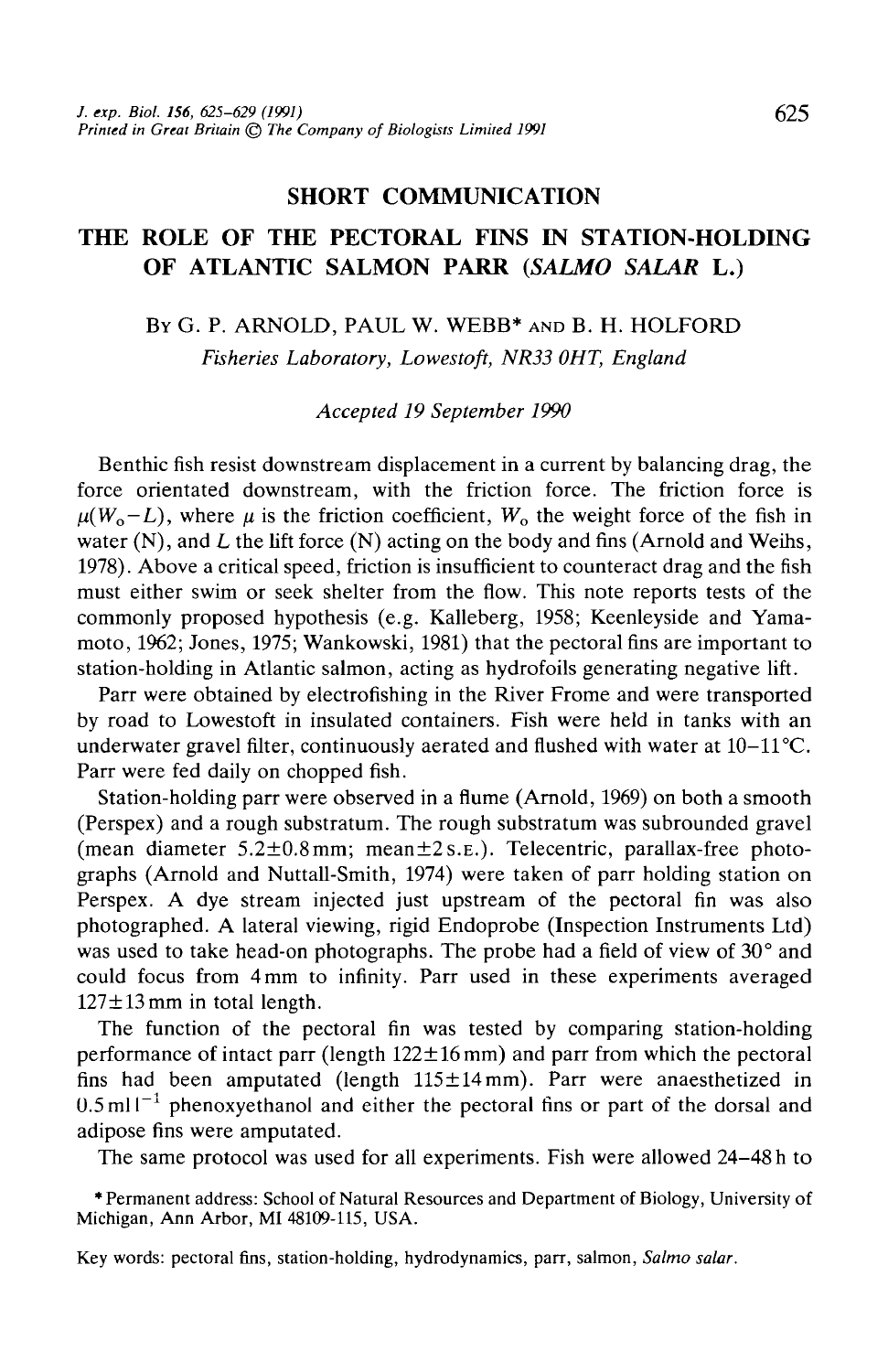

Fig. 1. Drawings of Atlantic salmon parr resting on a Perspex substratum. (A) Front view drawn from an Endoprobe photograph of an Atlantic salmon parr resting with the proximal portions of the pectoral fins lifted clear of the substratum. (B,C) Side and top views of an Atlantic salmon parr resting in the posture typical of water current speeds of less than  $0.5 \text{ m s}^{-1}$  (actual free-stream current speed was  $0.23 \text{ m s}^{-1}$ ). (D) Side view of a parr in the posture typical for speeds greater than  $0.5 \text{ m s}^{-1}$  (actual speed was  $0.59 \text{ m s}^{-1}$ 

acclimate to the flume at a water current speed of less than  $0.1 \text{ m s}^{-1}$ . Current speed was then increased in increments of  $0.05-0.1 \text{ m s}^{-1}$  every 10 min to a maximum of about  $0.95 \text{ m s}^{-1}$ . Free-stream current velocity was measured at a height of 0.15 m above the bottom of the flume. In the experiments to determine the effect of pectoral fin amputation on station-holding, the number of fish holding station was recorded every 2 min. The critical water current speed was recorded as the free-stream speed at which fish began continuous swimming (Saunders, 1965).

Fish in the flume spent most of their time on the bottom, but occasionally swam or drifted a short distance up- and downstream, respectively. Parr usually settled in a characteristic 'parr posture', standing on the tips of their extended pectoral fins (Fig. 1) and heading upstream with the body at an angle of  $10-15^{\circ}$  to the substratum (Fig. 1B,C). As the free-stream velocity increased, this angle decreased, until the body was parallel with the bottom in flows greater than  $0.5 \text{ m s}^{-1}$ (Fig. ID) and the dorsal fin was progressively furled. Such behaviour would promote station-holding by reducing drag.

On gravel, the pelvic fins were also often extended and, with the anal fins, lowered into the interstices between the gravel. Gravel was sometimes grasped between the pelvic fins. These behaviour patterns would promote station-holding by increasing the friction force opposing drag. Expulsion of air from the swimbladder was observed in a number of fish, which would have the same effect by increasing *Wo.*

Flow visualization (Fig. 2) showed that the streamlines followed the camber of the pectoral fin and flow was diverted away from the substratum. Such flow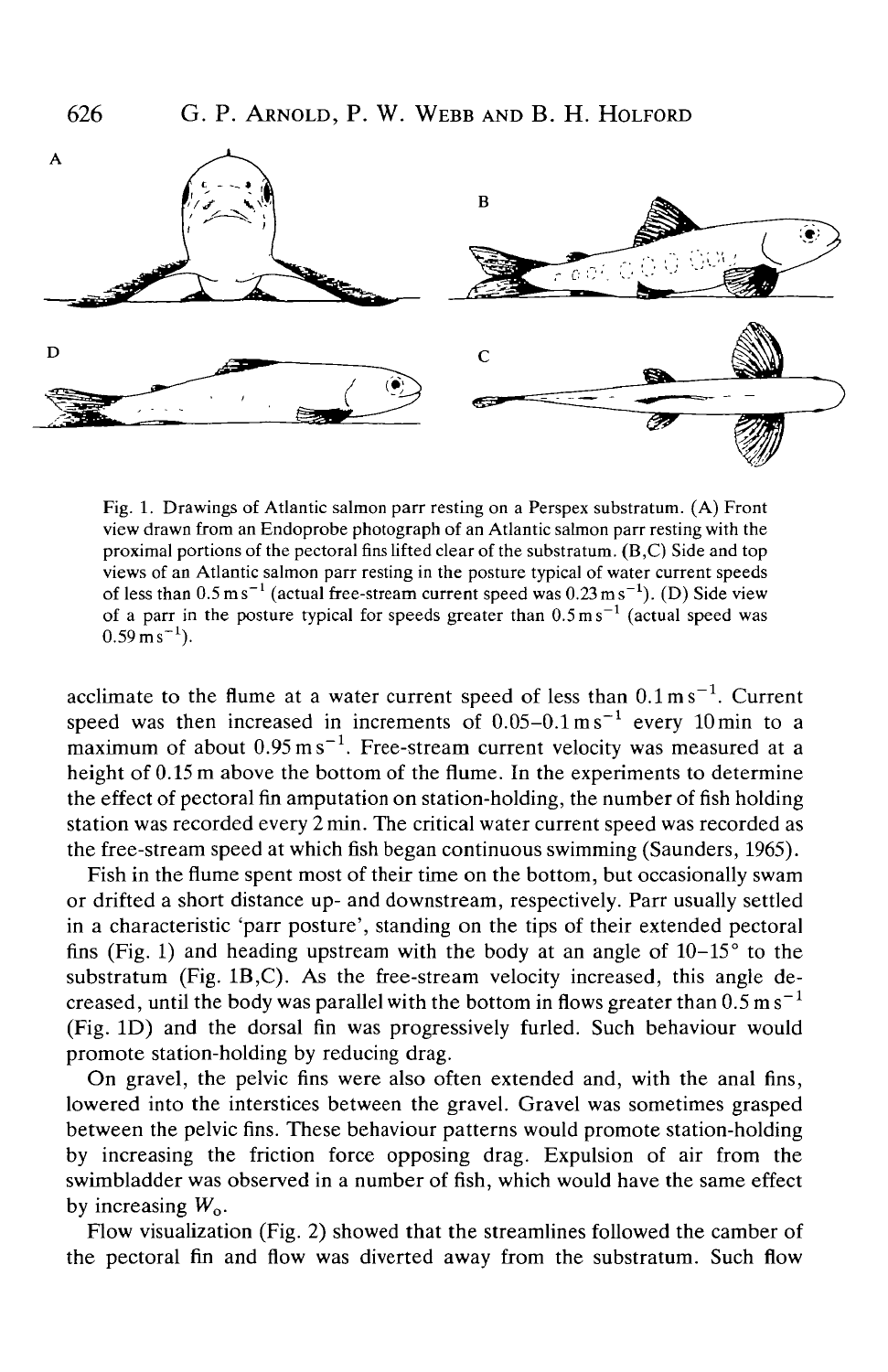

Fig. 2. The flow patterns around the right-hand pectoral fin of an Atlantic salmon parr at a water current speed of 0.29 m s<sup>-1</sup>. The streamlines follow the camber of the fin but detach and flow becomes turbulent towards the trailing edge.

deflection is associated with momentum changes in the correct direction to generate the downward force postulated as the basis of station-holding by these fish.

The importance of this downward force was shown by a reduction in the critical water current speed from  $0.81 \pm 0.03$  ms<sup>-1</sup> for intact parr on Perspex (Fig. 3) to  $0.12\pm0.04$  m s<sup>-1</sup> for parr lacking pectoral fins. The difference is significant (t-test,  $P < 0.001$ ).

The critical water current speed exceeded the maximum sustained swimming speed of the parr, which quickly fatigued soon after swimming became necessary. Passive station-holding is therefore an important behaviour allowing parr to avoid swimming while remaining adjacent to fast currents that would otherwise be untenable. Furthermore, parr hold station in a posture that allows them to scan upstream for drifting food, while remaining poised and ready to dart into the stream to intercept it.

The water current speeds at which Atlantic salmon parr can hold station exceed the maximum sustained swimming speeds of other salmonids, as well as those of other fish of similar size (Beamish, 1978). The high station-holding performance probably makes drift resources accessible with reduced competition, by allowing the parr to utilize areas of fast-flowing water for which other species lack the necessary adaptations.